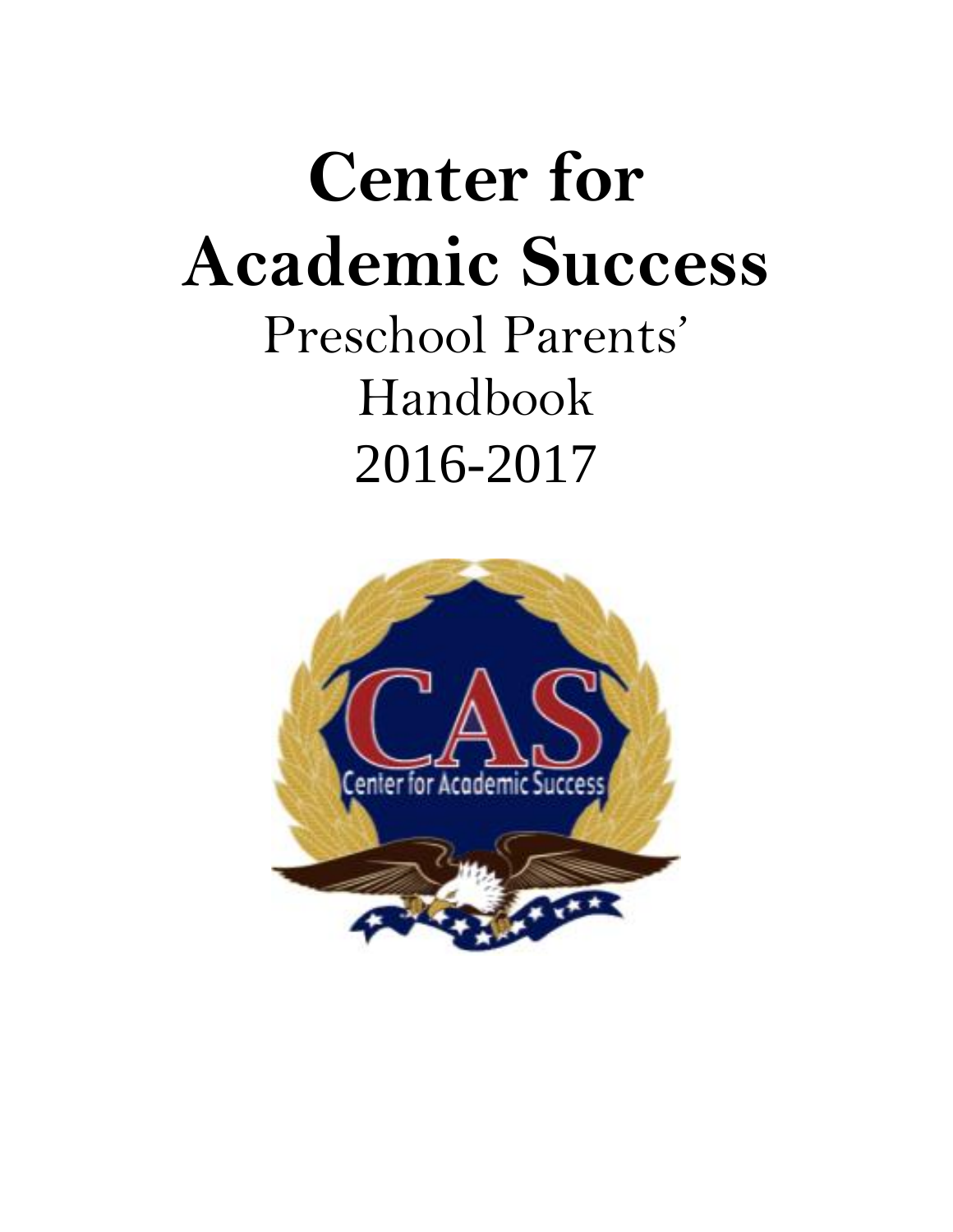# **Center for Academic Success Preschool Parents' Handbook 900 Carmelita Drive Sierra Vista, AZ 520-439-3526**

#### **MISSION STATEMENT**

Center for Academic Success Preschool will provide a quality educational program through age-appropriate activities. We will help each child develop intellectual and physical growth, and social interaction and a positive self- image.

#### **PHILOSOPHY**

Center for Academic Success Preschool will seek to enrich the social, physical, cognitive, emotional and educational growth of the individual child. This will be facilitated in a safe, healthy, environment through the cooperation of parents, teachers, and the center Director; this philosophy regards parents as the primary educators of their children. Parents' participation is a valued component of this program.

#### **INSURANCE**

The Center for Academic Success Preschool carries insurance to cover all enrolled children while on the premises if an accident or incident occurs.

#### **ENROLLMENT OF CHILDREN**

Parents should contact the director of the center to receive a registration form. The following completed forms are required by the State of Arizona, before a child can begin his/her first day:

 **A.** Child enrollment form/emergency form: This must be complete and on file by the first day of school to ensure the availability of emergency phone numbers and parental consent for emergency medical care.

 **B**. Child immunization record: All students must be in compliance with the regulations set forth in the Day Care Immunization Record Form to be completed by parents.

- **C.** Field trip permission form
- **D.** Tuition agreement
- **E.** Policies acknowledgement form

 **F.** Each child must be signed in/out daily by parent or emergency contact listed on enrollment forms. **Emergency contact must present a picture identification card.** 

 **G.** Every child must be completely potty trained and out of diapers/pull-ups to be enrolled at CAS Preschool. If a child has more than 3 accidents in a two week time frame then the child will be considered not potty trained. Parents will then be asked to remove their child from the preschool.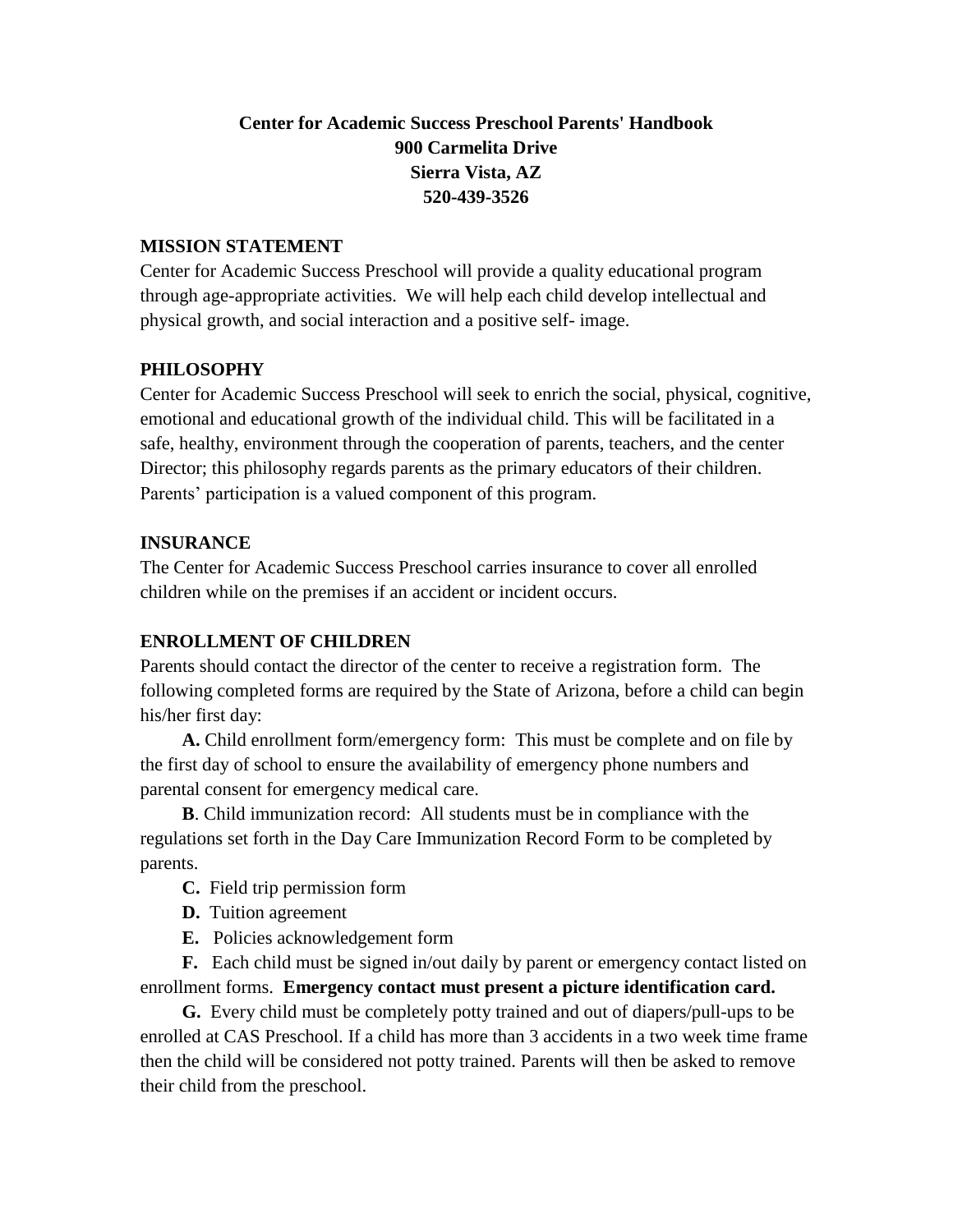**\*\*All life changes should be brought to the Center Director's attention as soon as possible (death, separation, divorce, layoffs, moves, etc.) This is important to help with transitions for your child.** 

#### **ARRIVAL AND DISMISSAL**

#### **In the interest of safety, please observe the following rules:**

 **A**. If your child will not be in attendance at preschool and day care, please call. Staff depends on this knowledge to carry out classroom duties. A call will be made onehalf hour past the sign in time if the daycare has not heard from you.

**B.** Center for Academic Success Preschool is responsible for your child when he/she is signed in by the parent or authorized person. Both the correct time and the individual's name (upon leaving) must be recorded.

**C.** Please come into the classroom to pick up your child. We do understand that emergencies arise. If someone other than a parent or the designated person is picking up your child, please notify the office in writing. **It is not our policy to release children to anyone under the age of sixteen.** For your child's protection, photo identification is required! No Exceptions!

#### **PARENT ACCESS TO THE CENTER OF ACADEMIC SUCCESS**

Parents have access to the areas on the facility premises where enrolled children are receiving child care services. Individuals that do not have enrolled students in the Preschool must check in with the Preschool office. Anyone assisting at the Preschool that is not a CAS employee is considered a volunteer and must check in with the front office and sign the visitor's log.

#### **HOURS OF OPERATION (Please read carefully)**

Center for Academic Success Preschool is open Monday through Friday from 6:30 AM to 5:30 PM. Please call the preschool if you are going to be later than 5:30. You will be charged \$2.00 per minute for every minute after 5:30. If CAS Preschool is not notified of a late pick-up by 5:45 and the child/children are still in our care we will call Child Protective Service and have them pick up your child. Consistently picking your child up after 5:30 may result in the withdrawal from CAS Preschool.

#### **HOLIDAYS**

**\*\*Parents/Guardians are required to fulfill the tuition agreement during stated holidays\*\* Except Thanksgiving week will be prorated and No Tuition is due the time we are closed for Christmas Break. During this time you are still responsible for payment of New Year's Day if it falls in that week unless vacation day is used. \*\***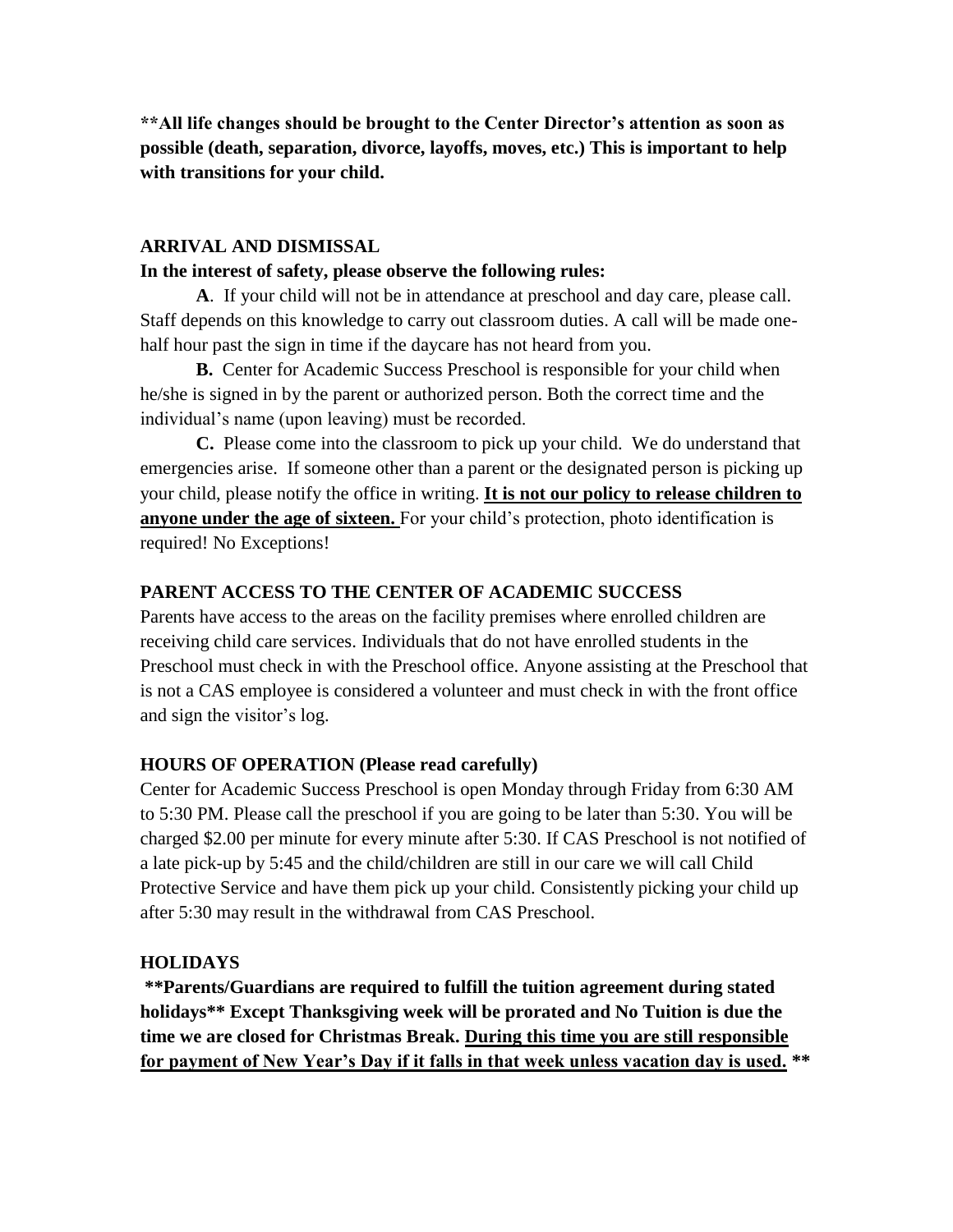Center for Academic Success Preschool observes the following holidays:

- **New Year's Day**
- **Martin Luther King Day**
- **President's Day**
- **Good Friday**
- **Memorial Day**
- **Independence Day**
- **Labor Day**
- **Columbus Day**
- **Veterans Day**
- **Thanksgiving Holidays ( Day Before, Thanksgiving day and day after)**
- **Christmas Break (We are closed every year for Christmas Break Dates vary by year)**

# **VACATION DAYS / SICK DAYS**

- A. Families enrolled **full time** will be permitted 5 vacation days during the school year. **Families enrolled part time receive vacation days in the amount of days that they are scheduled to attend each week.** This time must be pre-arranged two weeks in advance with the Director. Failure to do so will result in tuition payment for the time absent. You may use a vacation day for a Holiday that we are closed by submitting the request in writing.
- B. Families enrolled **full time** will be permitted 5 sick days per year without paying full tuition for days absent. **Families enrolled part time receive sick days in the amount of days that they are scheduled to attend each week.** Written notification of sick days is required in order for credit to be given.

# **TUITION / REGISTRATION RATES: \*\*\* Tuition Rates Effective 8/1/2015\*\*\* Registration:**

\$50.00 Per. year for the first child, \$25.00 Per. year for the second child and a **\$25.00 registration fee is owed if the child is only enrolling for the Summer Program. (NON-REFUNDABLE)**

# **Full Time Rates Preschool:**

5 days full time-6 hours or more per day-\$135.00 per week

4 days full time-6 hours or more per day-\$120.00 per week

3 days full time-6 hours or more per day-\$ 90.00 per week

2 days full time-6 hours or more per day-\$ 60.00 per week

# **Part Time Rates Preschool:**

5 days part time-Under 6 hours per day-\$100.00 per week 4 days part time-Under 6 hours per day-\$ 92.00 per week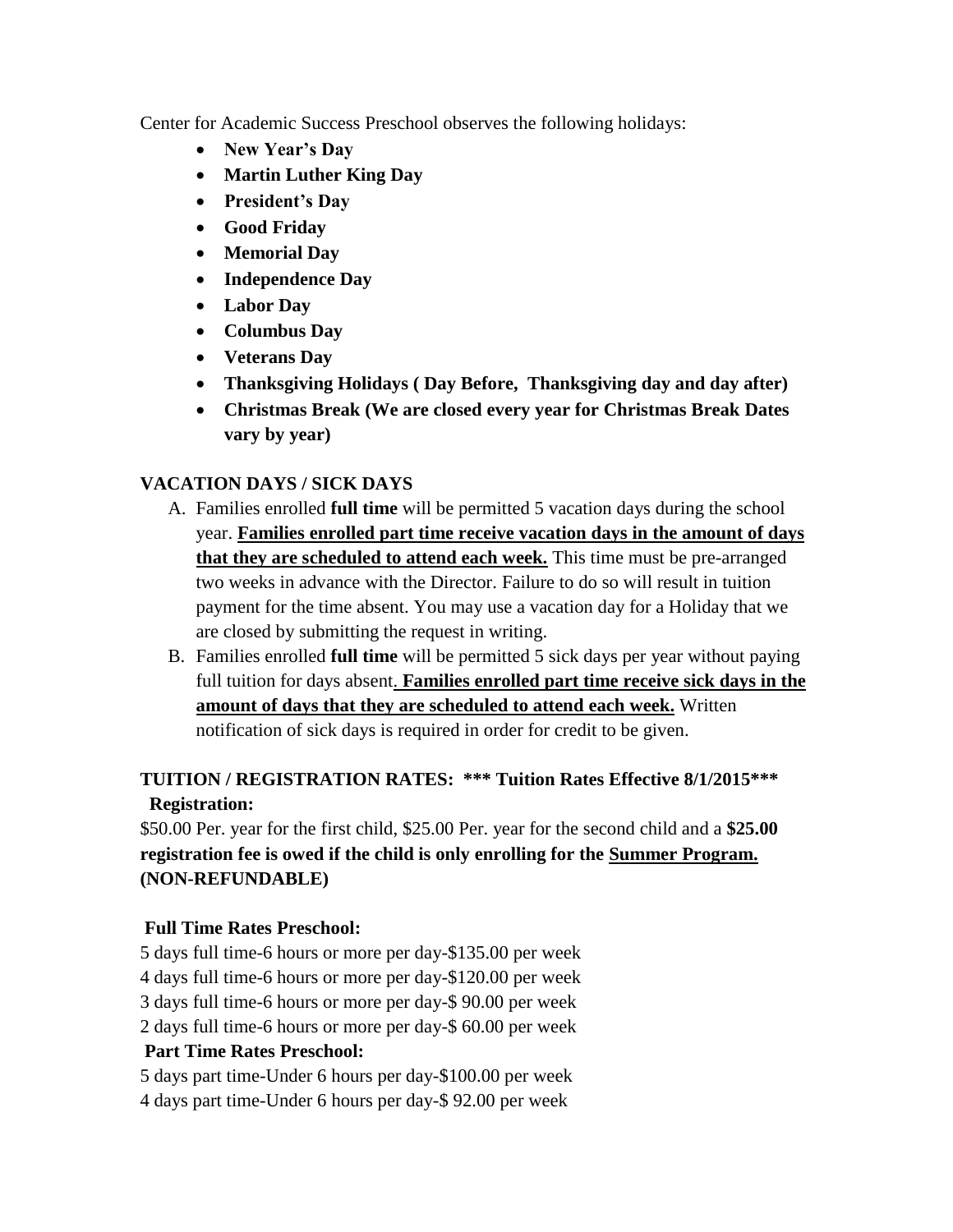3 days part time-Under 6 hours per day-\$75.00 per week 2 days part time-Under 6 hours per day-\$50.00 per week **Drop In Daily Rates Preschool:** Part time day-under 6 hours-\$25.00 per day

Full time day –6 hours of more-\$30.00 per day

# **SCHOOL AGE PROGRAM: Registration Fee \$25.00 per child.**

#### **Full Time Rates School age:**

5 days full time-6 hours or more per day-\$75.00 per week

3 days full time- 6 hours or more per day-\$60.00 per week

2 days full time- 6 hours or more per day-\$40.00 per week

# **Part Time Rates School age:**

5 days part time- under 6 hours per day-\$62.50 per week

3 days part time- under 6 hours per day-\$45.00 per week

2 days part time- under 6 hours per day- \$30.00 per week

# **Drop In Daily Rates School age:**

Part time day-under 6 hours-\$15.00 per day

Full time day -6 hours or more-\$20.00 per day

# **DISCOUNTS:**

The following discounts are available with proper documentation.

- A. If more than one child enrolled in Preschool and attending from the immediate family a 10% discount from the full tuition fee is offered and is applied to the child(ren) with the lowest tuition rate(s).
- B. If either parent/guardian is actively serving in the U.S. Military, Border Patrol or First Responders a 10% discount from the full tuition fee is offered.

These discounts are only available to those accounts when full tuition is paid in advance. Discounts are not applicable on any fees, Agency Co-Pays, or special program promotions and cannot be combined with any other discount or promotion.

# **TUITION / PAYMENT**

**Tuition is due and payable on Monday of every week for that weeks attendance.** \*\*\*Tuition is payable for children regardless of physical attendance unless vacation schedule and /or schedule change forms have been submitted and approved by the Preschool\*\*\* **Written notification of sick days is required in order for credit to be given.** 

\*\*\***If your child is enrolled part time you will be billed \$7.00 each day your child attends longer than 6 hours.\*\*\***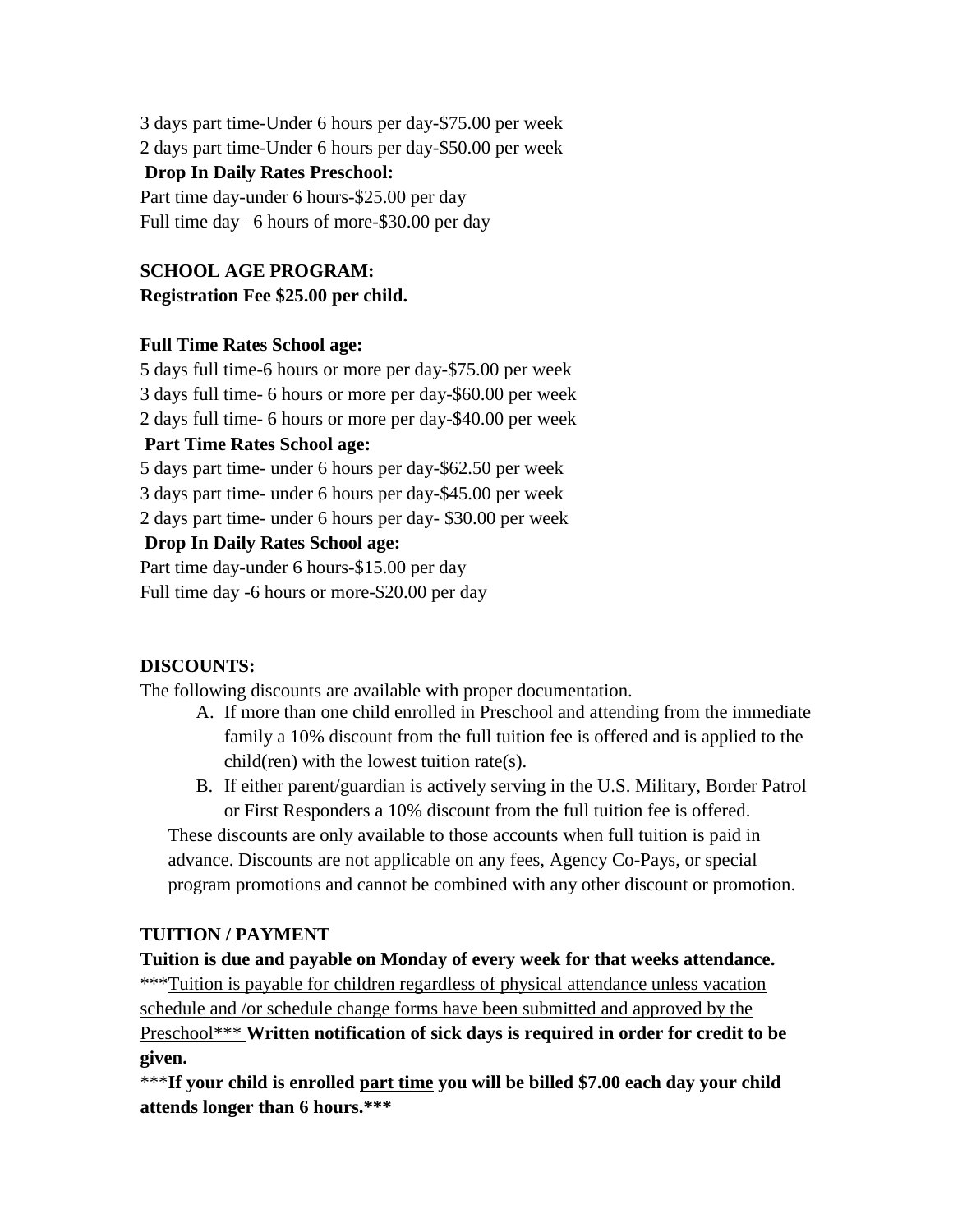Payments **NOT** received by 5:30 p.m. every **Wednesday** of each week will accrue a **\$10.00 late fee per day** until the balance is paid in full. The child may not return to school the following week until the prior week's balance is paid in full.

In the event of a returned check

- A. \$25.00 fee plus any bank fees accrued will be charged to the check writer in the event of a returned check. Immediate payment including fees must be paid by money order or cash.
- B. Center of Academic Success Preschool will no longer be able to receive payment by check from the identified person listed on the returned check. Payments must be made in the form of money order or cash.
- C. The Center for Academic Success Preschool has the right to take whatever steps necessary to collect any monies owed to them. These steps include contacting the Sheriff's Department for theft of services and/or reporting nonpayment to a debt collection agency.

# **WITHDRAWAL PROCEDURE**

 **A.** A child will be withdrawn from the Preschool by mutual agreement between the parents or guardians, the teachers, and the Director if the child's adjustment to the program is unsatisfactory.

**B.** A child will be dismissed if there is a general lack of cooperation by the parents in:

- **1.** Filling out and returning required forms in a timely manner.
- **2.** Paying fees or making arrangements to do so.
- **3.** Abiding by all procedures stated in the Center for Academic Success parent handbook.

 **C.** A family will be dismissed if a parent becomes belligerent or disrespectful to the staff.

# **D. In all cases of withdrawal by parents, two-(2) week's prior written notice shall be required. If two-(2) week's prior notice is not given, regular payment will be required for the two week period.**

#### **HEALTH POLICIES**

The policy of Center for Academic Preschool is to maintain and protect the health of all children and to reduce the risk or spread of disease and illnesses to children. The Arizona Department of Health Services/Childcare Licensure mandates that a licensee shall not permit an enrolled child to remain at the facility if a staff member determines that the enrolled child shows signs of illness or infestation. The director may send any child home whose health seems questionable upon arrival at school or while class is in session. Children will be sent home for the following illnesses: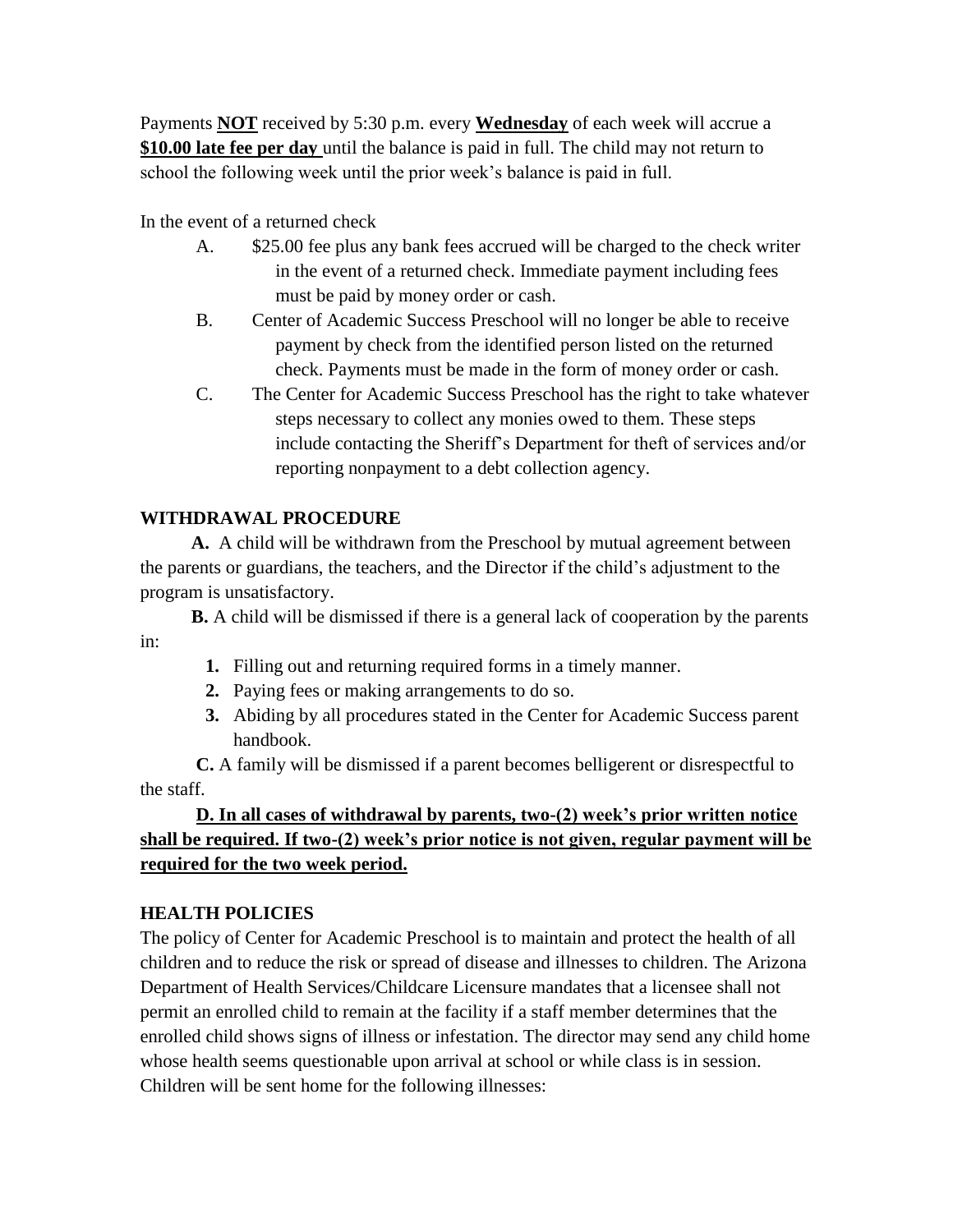Sore throat, Inflammation and drainage of the eye, fever, rash, vomiting, diarrhea, coughing, nasal drainage, communicable disease (i.e. Pink eye, chicken pox, ringworm…) and other illnesses having potential to affect the health of other children. Children will also be sent home if lice or nits are discovered and will need a Dr. note to return. If a child requires immediate medical attention, 911 and the parent/guardian will be called and the child will be taken to Sierra Vista Regional Community Hospital Emergency Room or an appropriate facility.

#### **ILLNESSES**

 **A.** Each child who is ill with:  **Fever (99.9) and/or has following symptoms: Vomiting Cough Measles Diarrhea Rosella Unexplained rash Strep throat** Chicken pox  **Colored nasal discharge Headache**

 **Or other communicable diseases and conditions which would be detrimental to his/her own learning or to the health of other children may not be brought to the center or will be sent home from the center.**

 **B.** If a child becomes ill at the center, the parent or designated person shall be notified to pick up the child immediately. Until that adult arrives, the child will be isolated from the other children, but within sight and hearing of a staff member. The parent/designated person must arrive within one half hour of receiving information concerning the sick child.

 **C.** It is our policy that tuition payment is made for absences due to illness unless a sick day is used.

**D.** If a child is found to have a communicable disease (pink eye, chicken pox, ringworm, scarlet fever, or lice) the center must be notified. The Director will notify all parents with children in the center.

 **E.** If a child has a suspected illness or communicable disease and is sent home from the center a doctor's note is required for re-admission to the center.

**F.** If a child is sent home with a fever of 99.9 he/she must remain out of the center for the following day and until the child has returned to normal temperature for 24 hours without medication.

#### **MEDICATION**

If your child/children need medicine during the time they are at school the director or assistant director will administer the medicine. The medicine must be signed in with the director or assistant director. The medicine must be prescribed by a physician with the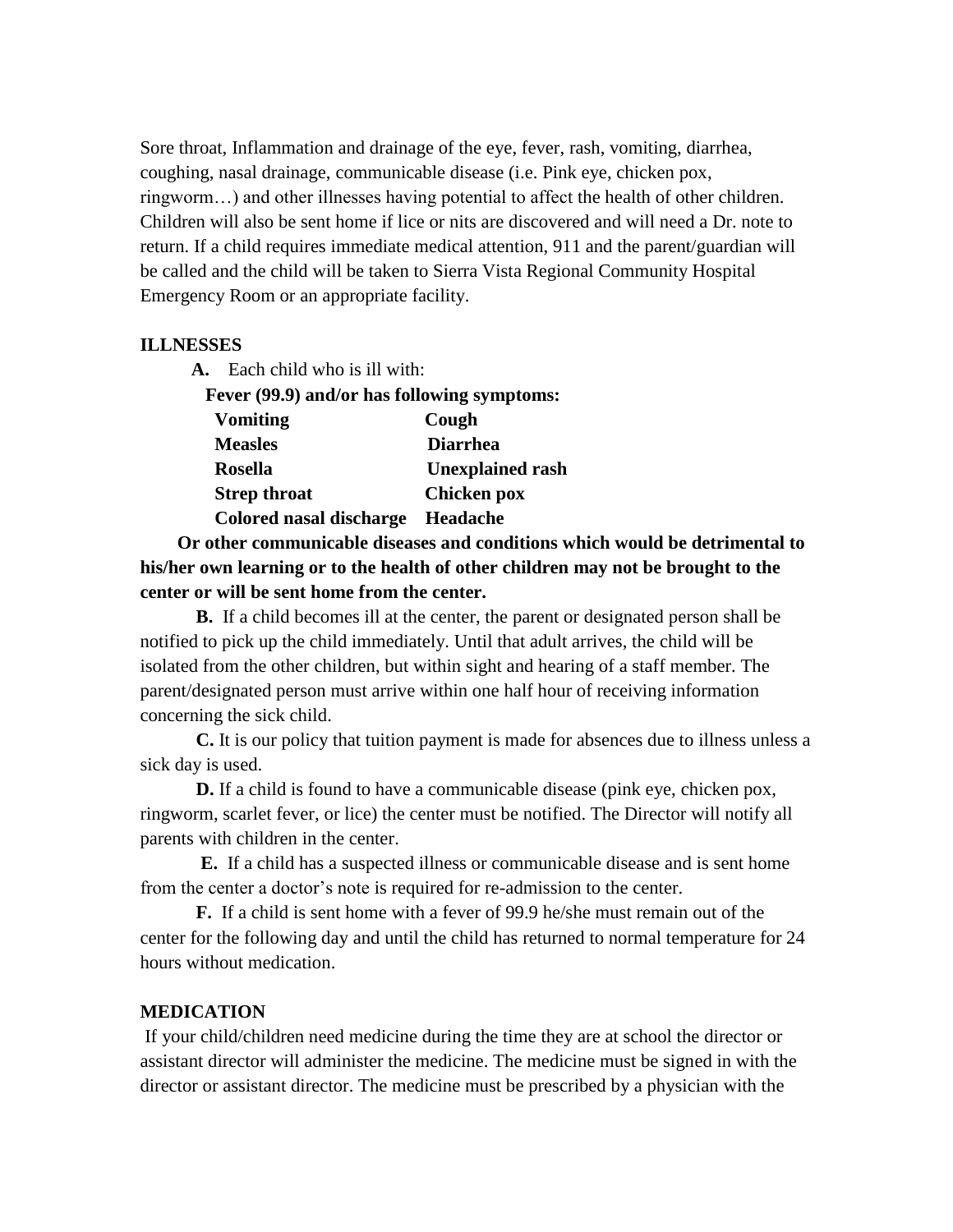child's name, dosage, frequency, doctor's name and telephone number. CAS Preschool will not administer over the counter medicines. Parents must sign consent and a release form allowing CAS Preschool staff to administer any medication.

# **ACCIDENT LOG**

Teachers will complete accident reports as needed for any incidents that may cause harm to an enrolled child. Parents are required to sign accident reports and return to the front office in a timely manner. Accident reports are stored in the Preschool office for 24 months. If there is a question about a report, please contact the Preschool Director.

# **NUTRITION POLICIES**

All meals and snacks are included with tuition. All meals/snacks will meet the USDA requirements.

# **SPECIAL DIETS**

Please make sure the Preschool Staff are made aware that your child has special dietary needs or is allergic to any foods or materials. An action plan including a physician's written instructions will be required to be on file at all times. All food allergies are posted in each classroom and in areas were food is prepared.

# **MEALS AND SNACK SCHEDULE**

 **Breakfast – 8:00AM Lunch - 11:30 AM** 

# **Afternoon Snack - 2:30 PM**

\*Children that are not in the building before meal times will not be served. If your child arrives after the meal times listed above your child will not be able to receive a meal. Parents and guardians that arrive after said meal times are welcome to accompany your child in the CAS cafeteria and eat the meal with him/her there.

# **COMPONENTS OF MEALS**

#### **Breakfast shall consist of at least one item from each of the following categories:**

- **A.** Fruit or juice.
- **B.** Cereal, whole grains or enriched bread produce.
- **C.** Milk or milk product.

#### **Lunch will consist of at least one item from each the following categories:**

- **A.** Milk or milk product.
- **B.** 2 vegetables or 1 vegetable and 1 fruit or 2 fruits (fruit can be 100% fruit juice).
- **C.** Meat or protein product.
- **D.** Bread product.

# **CHILD ABUSE**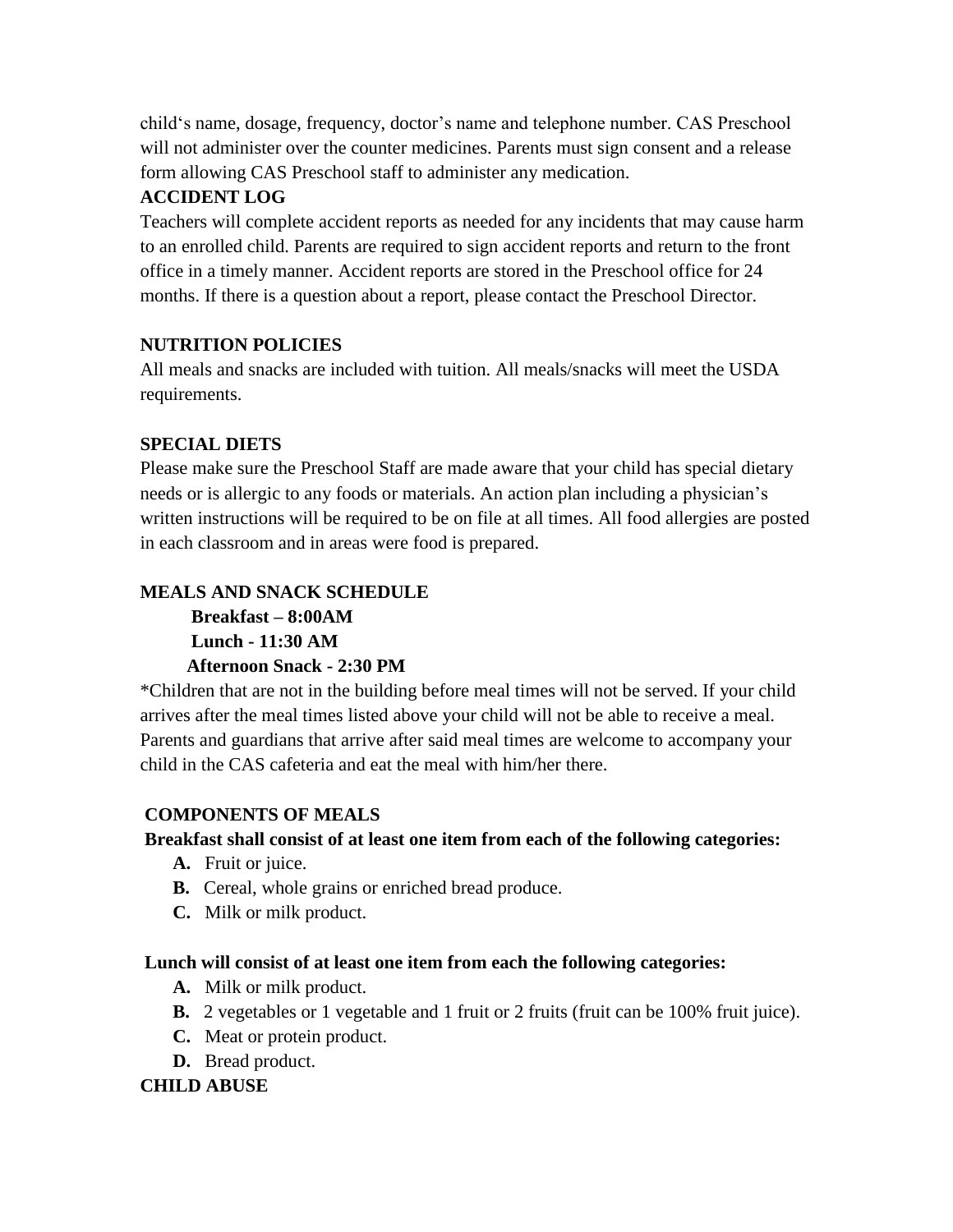Center for Academic Success Preschool Staff is legally mandated to report any suspected abuse or neglect to Child Protective Services.

# **INSPECTIONS**

The Center for Academic Success Preschool must meet all state mandated inspections. These inspection results will be available for parent's review by contacting preschool director. The inspections are as follows:

Fire Inspection – Sierra Vista Fire Marshall Health Inspection – Cochise County Health Department License Inspection – Arizona Department of Health Services (Office of Child Care License) 400 W. Congress, Suite 100, Tucson, AZ 85701. 520-628-6540 .If you would like to view the inspection reports, please contact the director or assistant director. The files are located in Preschool Director's office in a labeled folder in the file cabinet.

# **EDUCATIONAL PROGRAM**

An ongoing educational program is designed for each room in accordance with the age level of each child. The Lesson Plans are posted sent home with the parents and located in each classroom by the Parent Board. We also have our weekly Chalk Talk that will reflect what your children are learning. Monthly News Letters are sent home at the first of every month. **We offer parent teacher conferences the first and second semester each school year.** Early Learning Standards created by the Arizona Department of Education will also be implemented in the curriculum throughout the school year focusing on:

| *Social Emotional Growth       | *Health               |
|--------------------------------|-----------------------|
| *Language and Literacy         | *Fine Arts            |
| *Mathematics                   | *Physical Development |
| *Social Studies/Science        | * Safety              |
| *Approaches Learning Standards |                       |

# **EDUCATION AND CURRICULUM POLICY**

In each age group the center will provide a lesson plan in each room with opportunities for children to have:

- A. A safe and secure environment.
- **B.** Active and quiet activities
- **C.** Outdoor and indoor activities.
- **D.** Individual and group activities.
- **E.** Free and structured time.
- **F.** Protection from excess fatigue and over stimulation.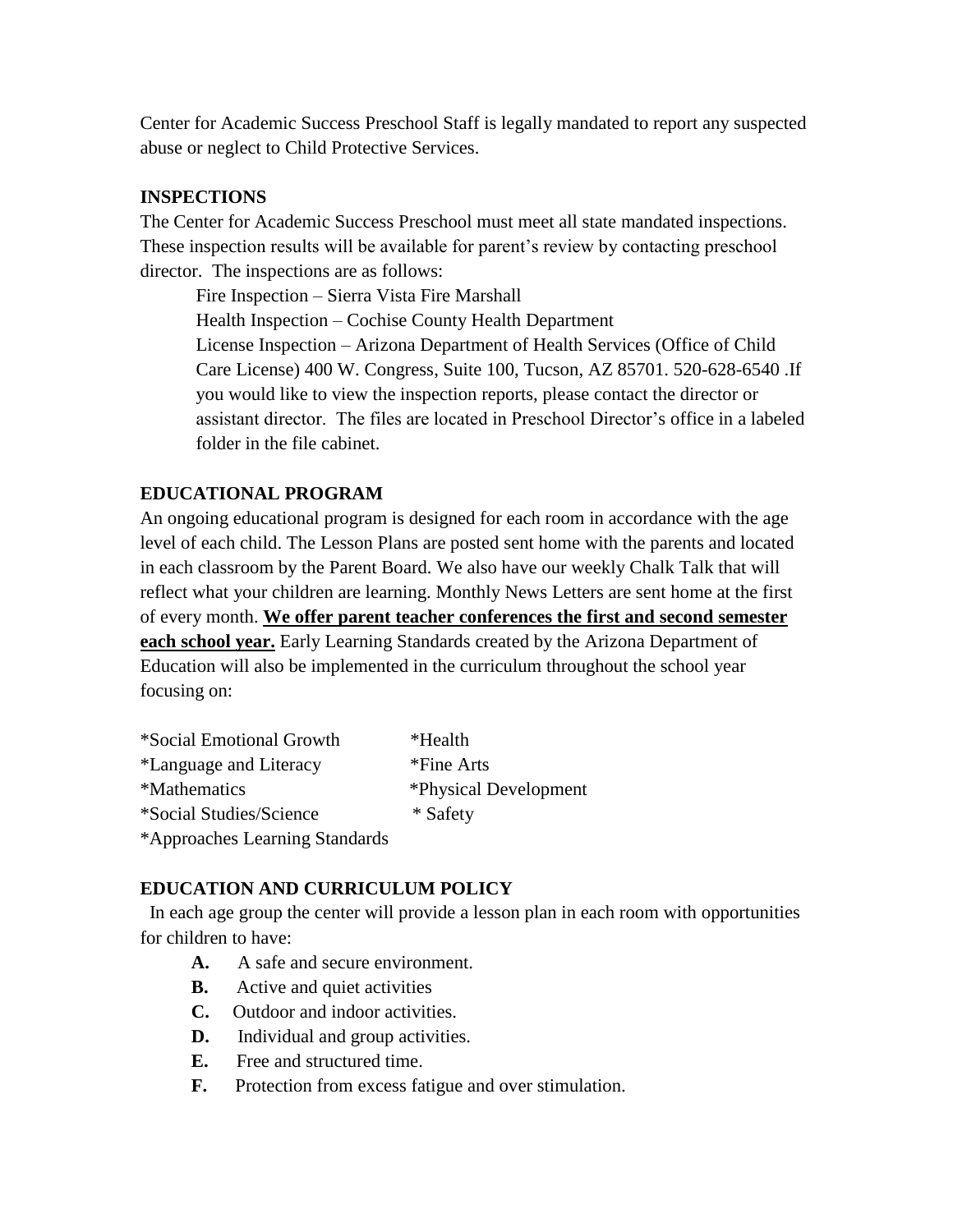**G.** Respect and consideration for others

# **CHILD ASSESSMENT**

- Assessment of children's growth and development is an ongoing process and conducted during daily routines. These assessments will cover the 4 Domain areas Social, Emotional, Physical and Cognitive Development.
- Our program uses a variety of methods to observe children that include but are not limited to Anecdotal notes, Developmental check list, work samples, parent teacher conferences that are held twice a year and parent surveys.
- For each child teachers will collect the following: **Anecdotal Notes**: 1 domain per week; reflecting all 4 domains each month **Work Sample**: 2 per month in at least 2 of the 4 domains. **Developmental Checklist**: Two or more in each category is to be observed and documented each month.
- Children's assessments portfolios can be found in each classroom and accessible to parents at any time.

# **SCREENING/REFERAL**

 We do continual assessments and child observations in each classroom. We communicate and work closely with every Parent/ Guardian of every child to make sure each child(ren) needs are met. If at any point the parent feels concern and would like further information we have local agencies to help aid in that process. If your child(ren) has an I.E.P. a meeting will be scheduled to include the following ( Director, parent, teachers and any person involved) to make sure our school is equipped to provide the quality care for that child.

#### **VOLUNTEERS**

Parents are always welcomed and encouraged to make classroom visits. Please be sure to sign in and out as a parent volunteer in the Volunteer Log book located at the front desk. All visitors are required to wear a visitors badge while on campus. If someone would like to become a regular volunteer they must complete a staff file to keep on the premises.

#### **PARKING**

Preschool parents are required to park in designated parking areas located on the campus of the Center for Academic Success. At no time is parking allowed in the marked fire lanes. Refusal to cooperate with this policy could result in your child's withdrawal from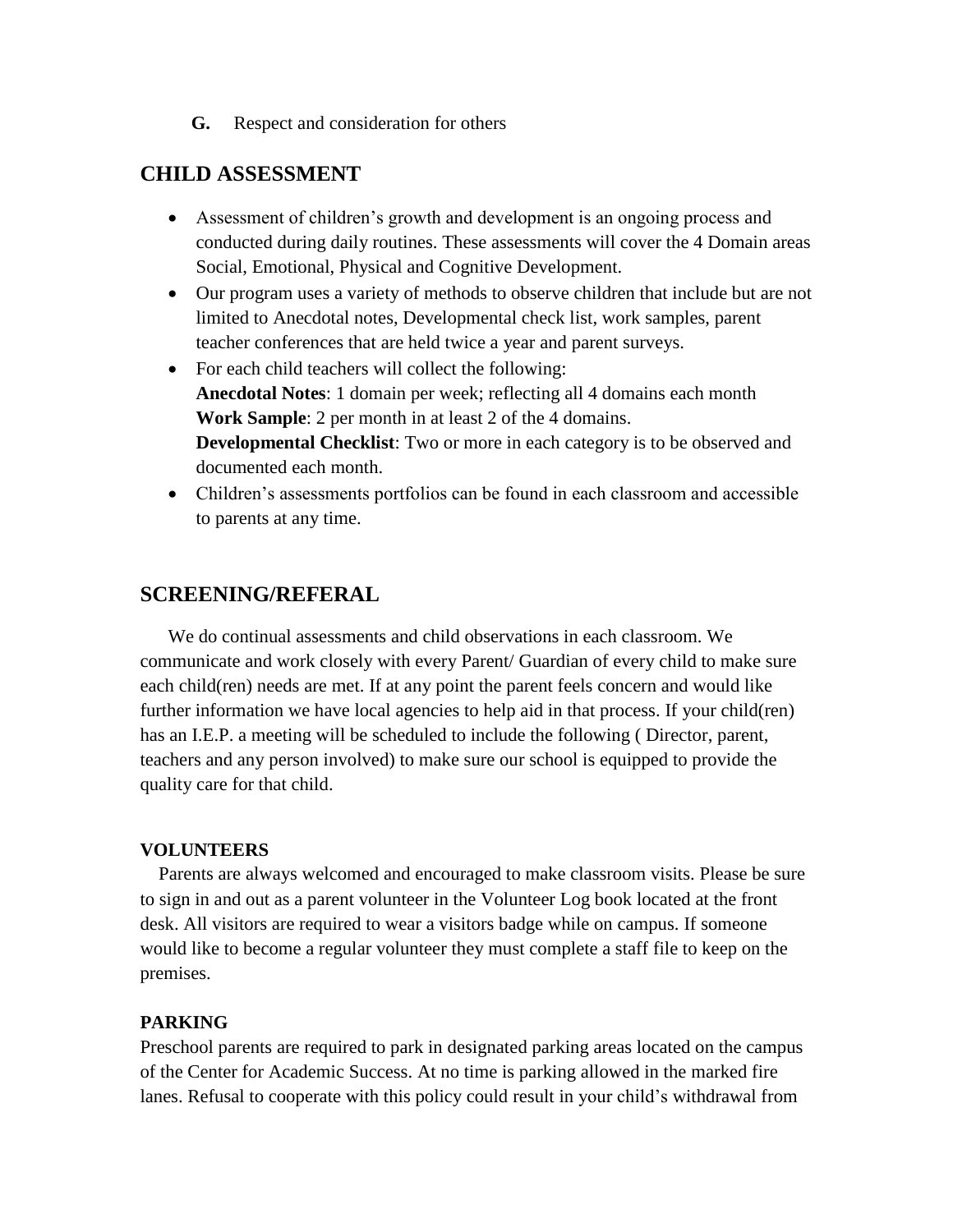the Center for Academic Success. Parents dropping off preschool children are welcome to park in the visitor parking spaces located behind the cafeteria.

# **REST PERIOD/NAP TIME**.

 All children enrolled at CAS Preschool are required by state law to have a mental break or rest period.

 The 3-4 year old class will be offered a 1-1/2 hour rest time (as stated by the State of Arizona) with story time.

 The 4-5 year old class will be offered a 1-1/2 hour (as stated by the State of Arizona) with story time.

# **DISCIPLINE POLICIES**

Discipline means, "To teach our children appropriate behavior so that they have a healthy relationship with others and a good sense of their own self-worth." To achieve this, we must recognize the positive things children do and show respect for the individual growth of each child. Sometimes a child may have difficulty sharing, listening, or following the rules in general. If this occurs, time away from the group either alone or with a teacher, may be needed. This allows the child to work through his/her feelings or anger or frustration. He/she will then be guided back into the group's activities as soon as behavior permits. Teachers may not, in any way, harm a child physically, verbally, or mentally. Children will not have food withheld nor will they be asked to perform demeaning tasks as a negative reinforcement of a behavior.

#### **Positive Guidance**

Teachers will set rules and enforce them in a positive manner. Discipline will be designed to help the child develop self-control, self-esteem and respect for the rights of others. Below are steps that will be taken to ensure positive guidance if behavioral circumstances arise.

#### **Communication**

- **1.** Teacher to Parent
	- a. Develop a behavior modification.
- **2.** Director/Parent/Teacher

a. Review of behavior modification.

**3.** Dismissal of Child

#### **Redirection of Children**

It is the responsibility of the teacher to anticipate and avoid discipline problems whenever possible by steering the child to alternate activities. If a child is infringing upon the rights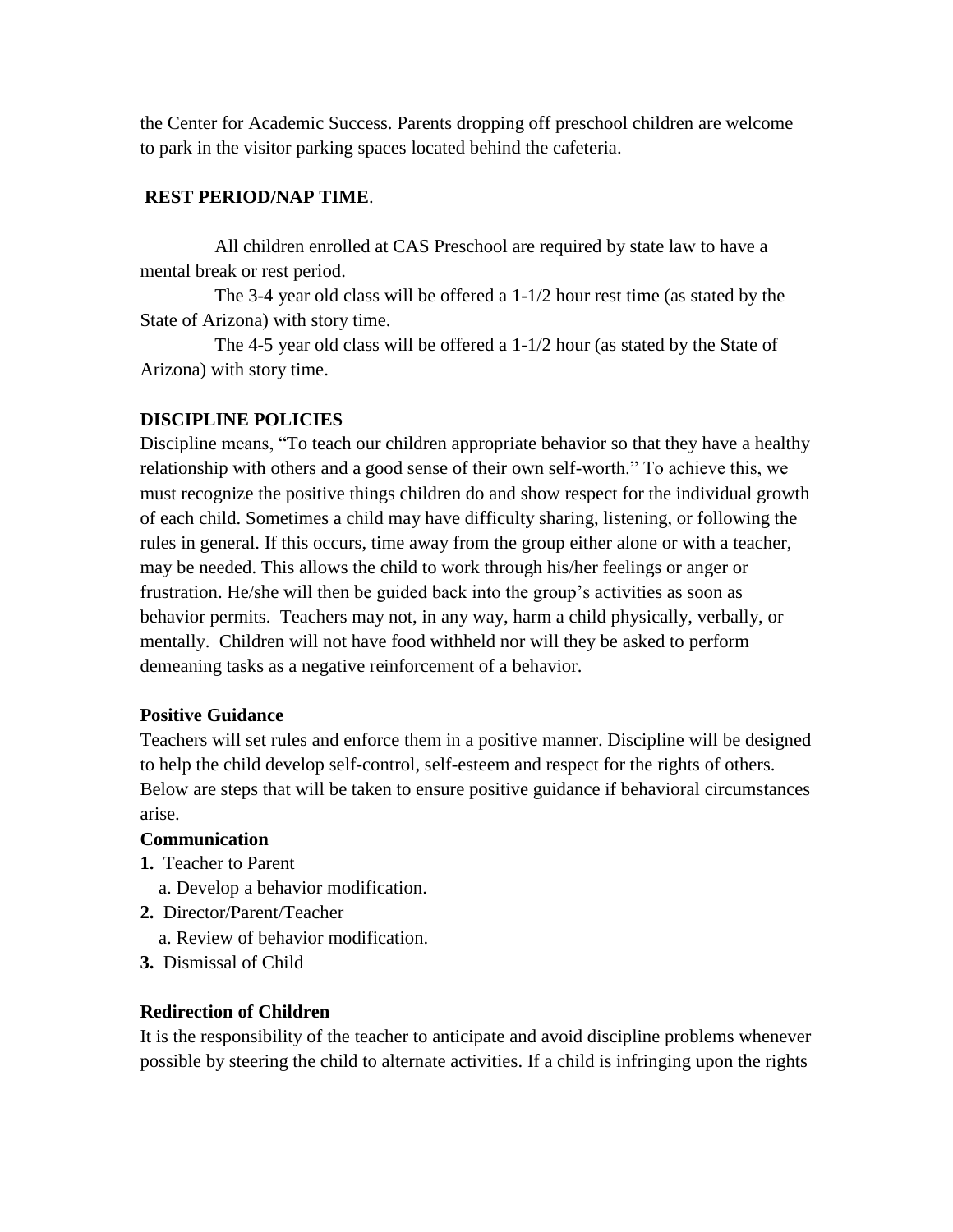of others or hurting himself/herself or another child, immediate intervention will be taken. Time-outs are appropriate only for over age 3 and will be used when:

- **A.** The child has been warned several times and continues disruptive behavior.
- **B.** The child is hurting himself/herself or other children.

**C.** The other children cannot continue their activities because of a child's disruption.

\*Time-outs are sometimes used but will not be longer than minutes per their age. The student will remain within sight of a teacher at all times. Positive reinforcement and explanations will be given to the child to correct behavior.

# **Effective Communication with Children**

Rules are constantly explained so that the child comprehends school rules. Discipline is consistent and daily routines are established so students identify teacher expectations. Conferences can be scheduled at any time during the year with director and teacher to discuss your child's progress.

## **Procedures for Biting/Hitting**

Center for Academic Success Preschool understands that biting/Hitting is typical in normal early childhood development; however, we also believe in the best interest of all children placed in our care. Our employees set limits for aggressive behaviors, such as biting or hitting, that have the potential to harm others. Therefore, the following policy will apply to all children enrolled.

- 1. The parent of the aggressive child will be notified verbally upon pick-up about any biting or hitting incidents. Teachers-Parents-Director will work together to change a child's aggressive behavior devising a plan to try to modify the behavior.
- 2. In the event that aggressive behavior continues a child may be suspended for 1-3 days. A child may only return to the center after the parents have discussed an action plan with teacher and Director to modify the aggressive behavior.
- 3. If the aggressive behavior cannot be resolved then a child may be dismissed from the center.

#### **TRANSPORTATION**

No transportation provided by CAS Preschool.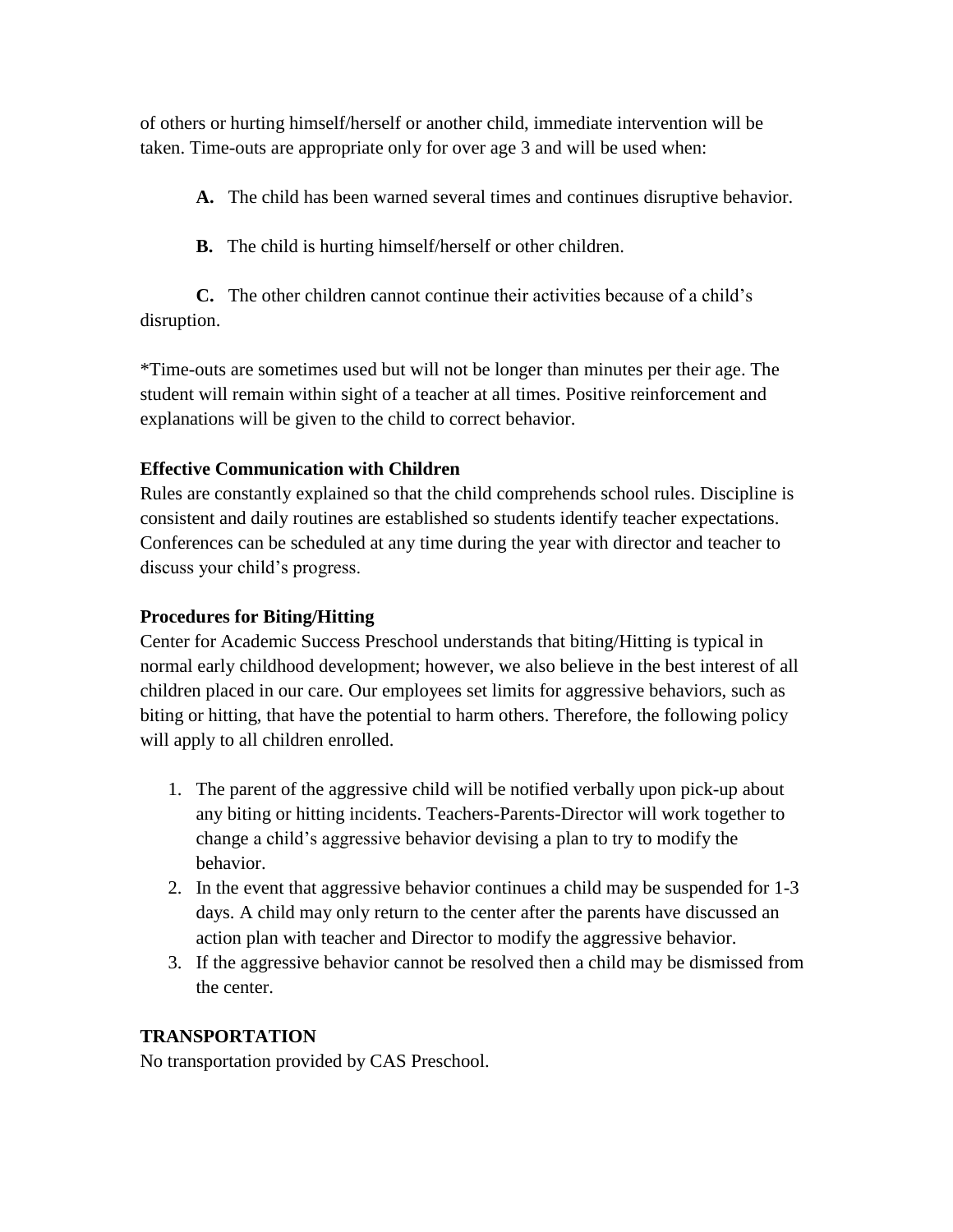# **CLOTHING**

Daily activities often include painting, pasting and outdoor play. For your child's comfort, please dress him/her casually. The staff encourages the children to accept responsibility for taking off, putting on and hanging up their sweaters and coats without assistance. This aids in the development of the child's independence and self-confidence.

## **SHOES/FOOTWEAR**

All children are required to wear closed toed shoes to school at all times. Flip flops, sandals or other footwear that allow toes to be exposed are forbidden. Parents will be notified to bring the proper footwear if a child is not in compliance with this rule.

# **TOYS**

The rooms are supplied with age appropriate toys, books and educational games. To avoid damage or loss, our policy is to disallow children from bringing toys and unnecessary items from home. We are not held responsible for lost items.

# **FIELD TRIPS**

Field trips will be taken periodically throughout the year. The Center of Academic Success will follow and comply with Arizona Department of Childcare Licensure statute R9-5-518 whenever a field trip occurs.

# **APPLICATION OF PESTICIDES**

Written pesticide information will be made available to a parent upon a parent's request, at least 48 hours before a pesticide is applied on a facility's premises. Containing:

- **1.** The brand, concentration, rate of application; and any use restrictions required by the label of the herbicide or specific pesticide;
- **2.** The date and time of the pesticide application;
- **3.** The pesticide label and the material safety data sheet; and
- **4.** The name and telephone number of the pesticide business licensee and the licensed applicator.

# **EMERGENCY MEDICAL PROCEDURES**

Staff will assess the situation and if needed call 911. All incidents will require parent notification accompanied by an accident report. Questions concerning these policies should be directed to the Preschool office.